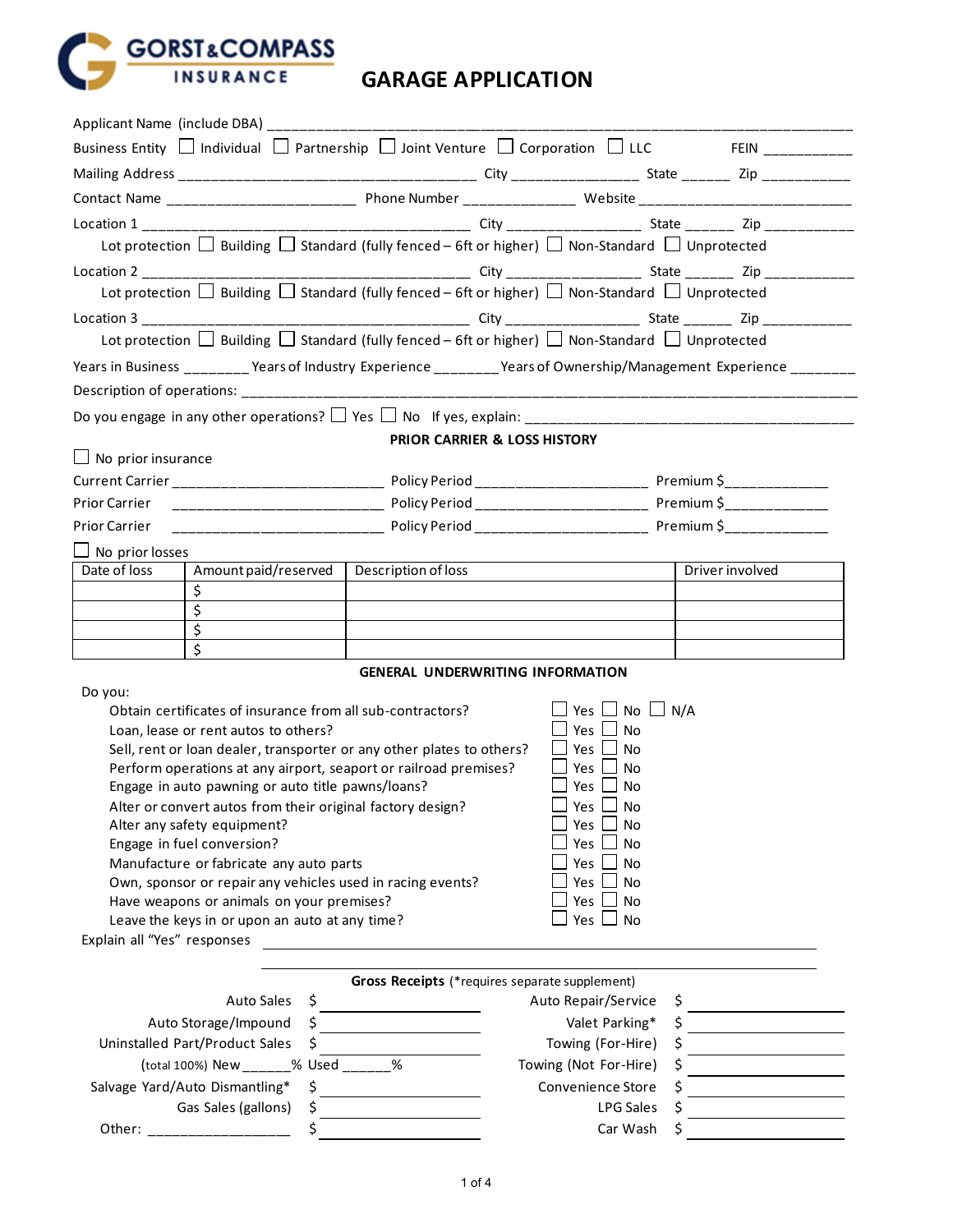# **TYPES OF AUTOS** (Must total 100%)

| ATVs / UTVs / Dune Buggies*<br>% youth focused                  | Heavy & Extra Heavy Trucks* (over 26K GVW)             |  |  |
|-----------------------------------------------------------------|--------------------------------------------------------|--|--|
| Antique / Classic / Vintage Autos                               | Jet Skis                                               |  |  |
| Boats / Watercraft*<br>Size<br>feet                             | Lawn / Tree Service Equipment                          |  |  |
| <b>Boom Trucks</b>                                              | Logging Trucks / Equipment                             |  |  |
| Max boom height<br>feet                                         | Military Vehicles                                      |  |  |
| Max capacity<br>tons                                            | Mining / Oilfield Equipment                            |  |  |
| Bucket Trucks / Cherry Pickers / Man Lifts / Scissor Lifts      | Mobile Homes (non-motorized)                           |  |  |
| Max working height feet                                         | Motorcycles*                                           |  |  |
| School or Church Buses<br><b>Buses</b>                          | <b>Municipal Vehicles</b>                              |  |  |
| Max passenger capacity                                          | Off-Road / 4X4*                                        |  |  |
| Max GVW                                                         | Private Passenger (autos, vans, SUVs, light trucks)    |  |  |
| Construction / Contractors Equipment                            | Refrigerated Vans / Trailers                           |  |  |
| Cranes<br>Max height feet                                       | RVs / Motorhomes / Motor Coaches                       |  |  |
| Dirt Bikes / Motocross Cycles                                   | Salvage / Reconstructed Titled Autos                   |  |  |
| Dump Trucks                                                     | Scooters / Mopeds - Licensed for road use              |  |  |
| Emergency Vehicles*                                             | Scooters / Mopeds - Not licensed for road use          |  |  |
| Type:                                                           | Semi-Trailers                                          |  |  |
| $\Box$ Including work on lifesaving equipment                   | Snowmobiles                                            |  |  |
| $\Box$ No work on lifesaving equipment                          | Tankers / Tank Trailers                                |  |  |
| $\Box$ Vehicles $\Box$ Implements<br>Farm Equipment             | Type of materials:                                     |  |  |
| Forklifts                                                       | $\Box$ Flammable $\Box$ Non-Flammable                  |  |  |
| Go-carts                                                        | Trailers - Utility / Service / Horse                   |  |  |
| Golf-carts - licensed for public road use                       | Travel Trailers / Campers                              |  |  |
| Golf-carts - not licensed for public road use                   | Other:                                                 |  |  |
|                                                                 |                                                        |  |  |
| TYPES OF REPAIRS (Must total 100%)                              | $\Box$ N/A, No repairs performed                       |  |  |
| Airbags                                                         | $\Box$ Explosion proof lighting & fixtures<br>Painting |  |  |
| Alarm / GPS / Sound & Audio Visual System / Stereo              | Exhaust ventilation                                    |  |  |
| Alignment                                                       | Paint stored in fire-resistive cabinet                 |  |  |
| Appliance (kitchen, laundry, etc.)                              | Performance Enhancement                                |  |  |
| Battery                                                         | $\Box$ Beyond original mfg specifications              |  |  |
| Blades / Chippers / Cutting Equip                               |                                                        |  |  |
| Body<br>% fiberglass                                            | Power Train                                            |  |  |
| <b>Brakes</b>                                                   | Radiator                                               |  |  |
| Breathalyzer / Ignition Interlock Device                        | Refrigeration Unit                                     |  |  |
| Car Wash<br>% Full Service                                      | Roadside Assistance                                    |  |  |
| % Self Service                                                  | Roll Bar / Roll Cages                                  |  |  |
| Detailing                                                       | Snow Plow Installation / Repair                        |  |  |
| Electrical / Wiring                                             | <b>Suspension Repair</b>                               |  |  |
| Engine                                                          | Tank Repair / Cleaning                                 |  |  |
| Fabrication:                                                    | Tires / Rims / Wheels*                                 |  |  |
| Implement:                                                      | Trailer Hitch / 5th Wheel Installation                 |  |  |
| Straightening $\Box$ Cutting $\Box$<br>Stretching<br>Frame      | $\Box$ Bolt-on $\Box$ Weld-on                          |  |  |
| <b>Fuel Conversion</b>                                          | Transmission                                           |  |  |
| Handicap Equipment                                              | Tune-Up                                                |  |  |
| LJ Lifting Apparatuses LJ Dump Beds<br>Hydraulics               | Upholstery                                             |  |  |
|                                                                 |                                                        |  |  |
| Lift / Lowering Kits<br>Max height<br>inches                    | Van Conversion*                                        |  |  |
| LPG (Liquefied Petroleum Gas)                                   | Vehicle Wraps                                          |  |  |
| Mufflers                                                        | Welding (see #24)                                      |  |  |
| Oil / Lube<br>$\Box$ Offer expedited svc (30 min or less, etc.) | <b>Window Tinting</b>                                  |  |  |

\*requires separate supplement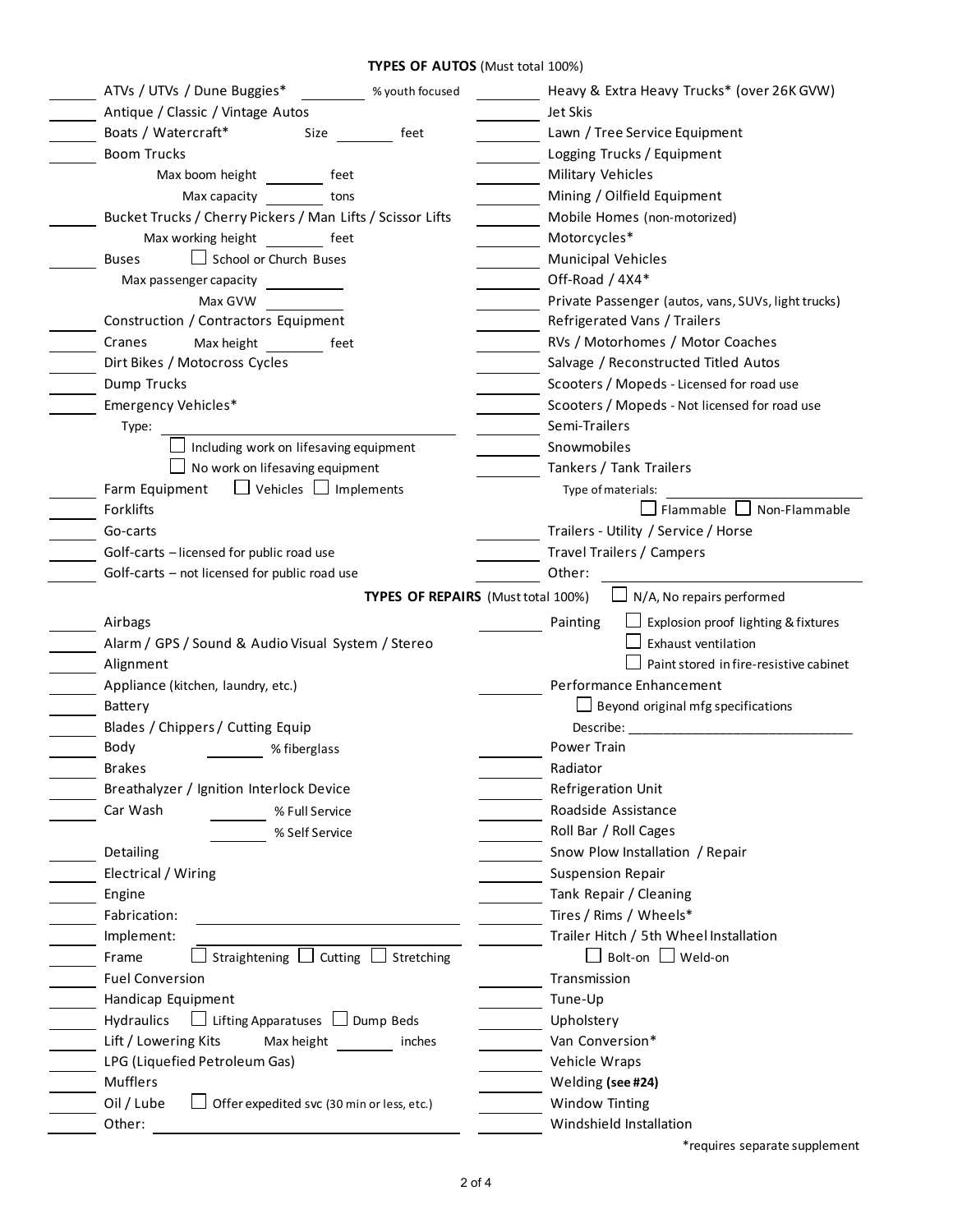# **GENERAL UNDERWRITING INFO CONTINUED**

| 1.   | Are keys kept in a secure location where only authorized individuals have access? $\Box$ Yes $\Box$ No                                                                                                                  |                             |                       |                         |                                                                                                          |               |                  |                                |        |
|------|-------------------------------------------------------------------------------------------------------------------------------------------------------------------------------------------------------------------------|-----------------------------|-----------------------|-------------------------|----------------------------------------------------------------------------------------------------------|---------------|------------------|--------------------------------|--------|
| 2.   | Do you repossess autos? $\Box$ Yes $\Box$ No If yes, check all that apply: $\Box$ Autos you have sold $\Box$ Other dealers'/bankowned autos                                                                             |                             |                       |                         |                                                                                                          |               |                  |                                |        |
| 3.   | Do you perform operations or having driving exposures in any state other than the scheduled location(s)? $\Box$ Yes $\Box$ No                                                                                           |                             |                       |                         |                                                                                                          |               |                  |                                |        |
|      |                                                                                                                                                                                                                         |                             |                       |                         |                                                                                                          |               |                  |                                |        |
| 4.   | Do you have registration / transporter/ repairer plates? $\Box$ Yes $\Box$ No                                                                                                                                           |                             |                       |                         |                                                                                                          |               |                  |                                |        |
|      | If yes, a) How many: ______ b) What are they used for? ________                                                                                                                                                         |                             |                       |                         |                                                                                                          |               |                  |                                |        |
| 5.   | Do you take autos to trade shows, special events, fairs or rides/rallies? $\Box$ Yes $\Box$ No                                                                                                                          |                             |                       |                         |                                                                                                          |               |                  |                                |        |
|      |                                                                                                                                                                                                                         |                             |                       |                         |                                                                                                          |               |                  |                                |        |
|      |                                                                                                                                                                                                                         |                             |                       | <b>DEALER EXPOSURES</b> |                                                                                                          |               |                  |                                |        |
| 6.   | Type of sales (total 100%): Retail ______% Wholesale/Broker* ______% Consignment ______% Auction ______%                                                                                                                |                             |                       |                         |                                                                                                          |               |                  |                                |        |
|      |                                                                                                                                                                                                                         |                             |                       |                         |                                                                                                          |               |                  |                                |        |
| 9.   | How many autos do you sell per year? __________ 10. Where are the dealer plates stored? ______________________                                                                                                          |                             |                       |                         |                                                                                                          |               |                  |                                |        |
|      | 11. How are your vehicles transported? (select all that apply) $\Box$ Driven by Owner/Employees $\Box$ Owned Tow Truck or Car Hauler                                                                                    |                             |                       |                         |                                                                                                          |               |                  |                                |        |
|      |                                                                                                                                                                                                                         |                             |                       |                         | $\Box$ Owned Tow Bar or Dolly $\Box$ Temporary/Contract Driver $\Box$ Contracted Tow Truck or Car Hauler |               |                  |                                |        |
|      | 12. Do you allow extended or overnight test drives?                                                                                                                                                                     |                             |                       |                         | $\Box$ Yes $\Box$ No                                                                                     |               |                  |                                |        |
|      | 13. Do you accompany all customer test drives?                                                                                                                                                                          |                             |                       |                         | $\Box$ Yes $\Box$ No                                                                                     |               |                  |                                |        |
|      |                                                                                                                                                                                                                         |                             |                       |                         |                                                                                                          |               |                  |                                |        |
|      | 14. Do you transfer title to the customer immediately upon sale? $\Box$ Yes $\Box$ No<br>15. Do you obtain a copy of the customer's drivers license and proof of insurance before all test drives? $\Box$ Yes $\Box$ No |                             |                       |                         |                                                                                                          |               |                  |                                |        |
|      | 16. Do you export autos? $\Box$ Yes $\Box$ No If yes, are titles transferred prior to the auto leaving your lot for shipping? $\Box$ Yes $\Box$ No                                                                      |                             |                       |                         |                                                                                                          |               |                  |                                |        |
|      |                                                                                                                                                                                                                         |                             |                       |                         |                                                                                                          |               |                  |                                |        |
|      | 17. Do you import autos? $\Box$ Yes $\Box$ No If yes, is a US distributor utilized? $\Box$ Yes $\Box$ No                                                                                                                |                             |                       |                         |                                                                                                          |               |                  |                                |        |
|      | REPAIR/SERVICE/NON-DEALER EXPOSURES<br>18. Where are operations performed? (total 100%) Your Premises _____% Customer Premises _____% Roadside _____%                                                                   |                             |                       |                         |                                                                                                          |               |                  |                                |        |
|      | 19. Do you pick up, deliver or transport autos not owned by you? $\Box$ Yes $\Box$ No If yes, max radius: _________ miles                                                                                               |                             |                       |                         |                                                                                                          |               |                  |                                |        |
|      | 20. Do you allow customers to drive autos into the bay? $\Box$ Yes $\Box$ No 21. Do you park on public streets? $\Box$ Yes $\Box$ No                                                                                    |                             |                       |                         |                                                                                                          |               |                  |                                |        |
|      | 22. Are signs posted to keep customer out of work area? □ Yes □ No 23. Are no smoking signs posted? □ Yes □ No                                                                                                          |                             |                       |                         |                                                                                                          |               |                  |                                |        |
|      |                                                                                                                                                                                                                         |                             |                       |                         |                                                                                                          |               |                  |                                |        |
|      | 24. Do you have serviced and charged fire extinguishers on site? $\Box$ Yes $\Box$ No<br>$\Box$ N/A - no welding<br>25. What do you weld? _______                                                                       |                             |                       |                         |                                                                                                          |               |                  |                                |        |
|      | Safeguards in place: $\Box$ Performed in designated area. Describe: ________                                                                                                                                            |                             |                       |                         |                                                                                                          |               |                  |                                |        |
|      |                                                                                                                                                                                                                         |                             |                       |                         | 30 minute fire watch $\Box$ Fire Extinguisher nearby $\Box$ Welding blanket                              |               |                  |                                |        |
|      | 26. If you have an LPG exposure, do you abide by the NFPA 58 - Liquefied Petroleum Gas Code? $\Box$ Yes $\Box$ No $\Box$ N/A                                                                                            |                             |                       |                         |                                                                                                          |               |                  |                                |        |
|      |                                                                                                                                                                                                                         |                             |                       | <b>EMPLOYEE LIST</b>    |                                                                                                          |               |                  |                                |        |
|      |                                                                                                                                                                                                                         |                             |                       | Date of                 |                                                                                                          |               |                  |                                |        |
|      |                                                                                                                                                                                                                         |                             |                       |                         |                                                                                                          |               |                  |                                |        |
|      |                                                                                                                                                                                                                         | Driver's                    |                       |                         | Accidents/Violations                                                                                     | Hours         | Auto             |                                | PAP in |
| Name |                                                                                                                                                                                                                         | License #                   | State                 | Birth                   | (3 years)                                                                                                | Worked        | Use              | <b>Status</b>                  | place? |
|      |                                                                                                                                                                                                                         |                             |                       |                         |                                                                                                          |               |                  |                                |        |
|      |                                                                                                                                                                                                                         |                             |                       |                         |                                                                                                          |               |                  |                                |        |
|      |                                                                                                                                                                                                                         |                             |                       |                         |                                                                                                          |               |                  |                                |        |
|      |                                                                                                                                                                                                                         |                             |                       |                         |                                                                                                          |               |                  |                                |        |
|      |                                                                                                                                                                                                                         |                             |                       |                         |                                                                                                          |               |                  |                                |        |
|      |                                                                                                                                                                                                                         |                             |                       |                         |                                                                                                          |               |                  |                                |        |
|      |                                                                                                                                                                                                                         |                             |                       |                         |                                                                                                          |               |                  |                                |        |
|      |                                                                                                                                                                                                                         |                             |                       |                         |                                                                                                          |               |                  |                                |        |
|      |                                                                                                                                                                                                                         |                             |                       |                         |                                                                                                          |               |                  |                                |        |
|      |                                                                                                                                                                                                                         |                             |                       |                         |                                                                                                          |               |                  |                                |        |
|      |                                                                                                                                                                                                                         |                             |                       |                         |                                                                                                          |               |                  |                                |        |
|      |                                                                                                                                                                                                                         |                             |                       |                         |                                                                                                          |               |                  |                                |        |
|      |                                                                                                                                                                                                                         |                             |                       |                         |                                                                                                          |               |                  |                                |        |
|      | <b>Hours Worked</b>                                                                                                                                                                                                     | <b>Auto Use</b>             |                       |                         | <b>Status</b>                                                                                            |               |                  |                                |        |
|      | $F = Full-Time (over 20 hrs/week)$<br>$P = Part-Time (20 hrs or less/week)$                                                                                                                                             | $A = Furnished$ a covered   | auto for personal use |                         | 1. Owner/Partner/Officer<br>2. Manager                                                                   | 6. Lot person |                  | 7. Driver (valet/contract/etc) |        |
|      | $N = Non-Employee / Inactive$                                                                                                                                                                                           | $B = B$ usiness use only of |                       |                         | 3. Salesperson                                                                                           |               |                  | 8. Spouse of owner/employee    |        |
|      |                                                                                                                                                                                                                         |                             | coveredautos          |                         | 4. Mechanic                                                                                              |               | 10.0ther: ______ | 9. Child of owner/employee     |        |

27. Have all owners, employees, non-employees, household members, independent contractors and any drivers who work for the business or who may operate your vehicles or vehicles in your care, on a regular or infrequent basis, been disclosed above?  $\Box$  Yes  $\Box$  No